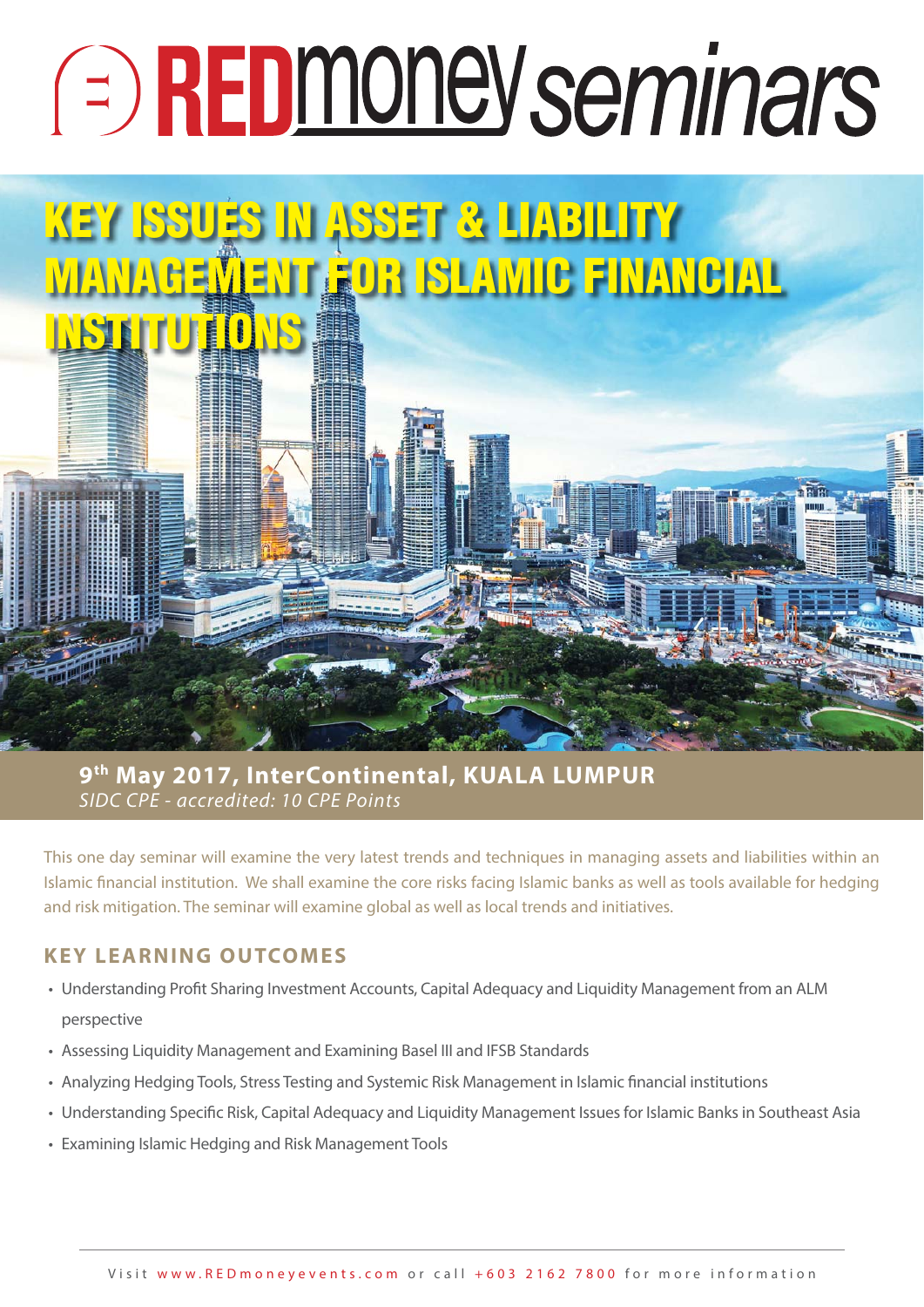# **AGENDA**

# **9.00am – 10.30am**

# **Session One: Examining Profit Sharing Investment Accounts, capital Adequacy and Liquidity Management**

Profit sharing investment accounts

- Account structure under Mudarabah arrangement
- Rate of return risk and displaced commercial risk
- Smoothing and loss reserves
- Capital adequacy and challenges with the IFSB approach
	- The IFSB approach to capital adequacy
	- Incorporating displaced commercial risk in the CAD formula
	- Challenges with the IFSB approach and alternative formulations

Liquidity management and Basel III

- Changes introduced by Basel III
- Challenges in meeting liquidity ratios for Islamic banks

**Dr Ken Baldwin —** Former Director, Financial Policies & Planning, Islamic Development Bank

# **10.30am – 11.00am** Coffee

# **11.00am – 12.30pm**

# **Session Two: Analyzing Hedging Tools, Stress Testing and Systemic Risk in Islamic Banks**

Natural hedging as an alternative to derivatives

- Sharia and other challenges with derivatives
- Structural approaches to risk reduction

Stress testing for Islamic banks

- What unique stress tests do Islamic banks need?
- What are the specific challenges implementing stress testing in Islamic banks?

Islamic banks and systemic risk

• How are contagion effects different in financial sectors which include Islamic banks?

**Dr Ken Baldwin —** Former Director, Financial Policies & Planning, Islamic Development Bank

# **12.30pm – 2.00pm Lunch**

# **2.00pm – 3.00pm**

# **Session Three: Examining Specific Risk, Capital Adequacy and Liquidity Management Issues for Islamic Banks in Southeast Asia**

- · Discussing risk management for Islamic financial institutions in Southeast Asia: looking at risk beyond Shariah compliance
- Discussing the key concept of liquidity constraints (due to limited Islamic instruments and market depth) for Islamic financial institutions, and taking steps to effectively manage this issue
- Examining risk transfer via equity based products as an alternative tool

**Eckart Koerner —** Executive Director, PwC

# **3.00pm – 3.30pm Coffee**

# **3.30pm - 4.30pm**

**Session Four: Key Structuring and Developmental Issues for Islamic Profit Rate Swaps (IPRS)**

- Reminder on conventional interest rate swap structures
- Examining important contracts for the development of IPRS – Waad and Murabahah
- · Pricing and valuation issues for Islamic IPRS
- · Identifying real-life challenges
- · Overview of key Shariah and risk management issues

**Pavanjit Kaur —** Head of Treasury Solutions – Global Markets, Hong Leong Islamic Bank

### **4.30pm Q&A followed by Coffee & Networking**

This one day seminar is part of a three part series. The other two seminars are: **Latest Issues in Global Regulation for Islamic Financial Institutions** 8th May 2017, Kuala Lumpur

**Latest Developments and Structures in Sukuk and Islamic Capital Markets**  10th May 2017, Kuala Lumpur

# **Book for any two of the series and receive a 10% discount.**

# **Who Will Benefit?**

This multi speaker, one day seminar will benefit anyone from an asset or fund management organisation, or financial institution who is involved or potentially involved with the development of ethical financial products.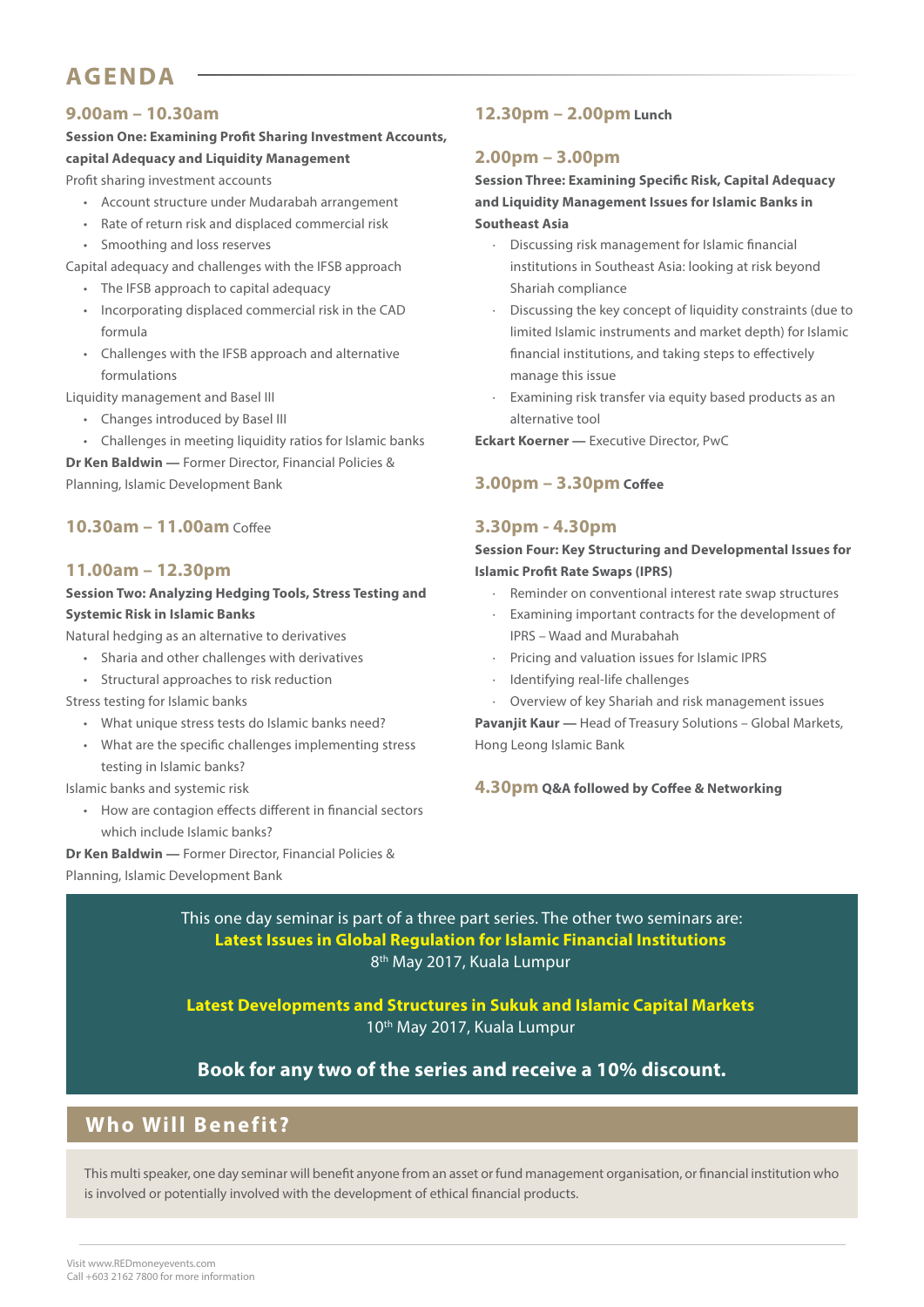# **SPEAKERS**



Dr Ken Baldwin *Former Director* Financial Policies & Planning, Islamic Development Bank

Dr. Ken Baldwin is Chief Executive Officer of Islamic Financial Analytics Limited, which provides training and advisory services in quantitative finance and risk management to the Islamic banking and finance industries. Ken has worked as a practitioner in banking and finance for over 25 years in senior finance and risk management positions. Having graduated from Oxford University with a first class honors degree in Physics, he qualified as a chartered accountant before joining UBS, and then later Credit Suisse, in derivatives risk and control functions based in London. He gained a PhD in the microeconomic theory of risk sharing in Islamic contracts and worked in the GCC for 15 years in Islamic retail and Islamic investment banks. Ken built an ALM analytic technology platform for Abu Dhabi Islamic Bank, was MENA Regional Head of Quantitative Analysis for Citigroup, and has worked in risk management roles for both conventional and Islamic private equity and venture capital institutions. Ken was most recently employed by the Islamic Development Bank in the Kingdom of Saudi Arabia where he was responsible for establishing the bank's financial strategy and policies function, which provides risk-based financial strategy and balance sheet structuring to preserve the Bank's AAA rating, as well as risk management and product pricing analytics support. Ken has published quantitative finance articles in peer-reviewed academic journals including the Journal of Risk and has taught CFA and FRM.



Eckart Koerner *Executive Director* Financial Risk Management Services PricewaterhouseCoopers

Eckart is part of the Financial Risk Management team within PwC Malaysia. He was transferred in 2007 transferred from Germany, where he was with another Big4 audit company, having joined the financial services risk advisory team there in 1999. He has extensive experience in risk management. In particular, he focuses on integrated risk management for banks, Basel II & III projects (risk measurement & management, internal capital adequacy assessment process, regulatory reporting), risk measurement tool development and validation. In addition, he has experience in projects for corporate treasury management and corporate financial risk management. Eckart is also actively involved in thought leadership and has published amongst others articles on Basel III and its impact for the financial industry. Furthermore Eckart presented extensively on the subject of Basel II & III, risk management in various seminars and conducted training for clients covering amongst others topics economic capital, ICAAP, credit and market risk. Prior to joining the advisory industry, Eckart worked several years with major financial institutions in Germany.



Pavanjit Kaur *Head of Treasury Solutions – Global Markets* Hong Leong Islamic Bank

Pavanjit Kaur is currently Head of Hong Leong Islamic Bank Berhad's Treasury Solutions under Islamic Global Markets. With a 16-year career in markets, Pavan's expertise primarily covers providing hedging and investment solutions for government linked companies as well as local and foreign corporate clients. In her current role she has been instrumental in setting up the Islamic global markets sales desk to provide comprehensive solutions to clients across various underlying assets classes. Prior to joining her current role, Pavan gained experience in derivatives and structured products working for HSBC Bank Berhad and CIMB Investment Bank Berhad over a period of 6 years. Her earlier experience as Fixed Income Manager with ING Investment Berhad saw her involvement in managing fixed income portfolios for insurance and unit linked funds, in accordance with investment mandates. Pavan started her career with Rating Agency Malaysia Berhad as a credit analyst evaluating credit profiles and assigning ratings based on risk profile for both banks and local companies interested in raising debt via capital markets. Pavan holds a Bachelor degree in Law with Honours from University of London, and a MBA Degree from Griffith University Queensland Australia.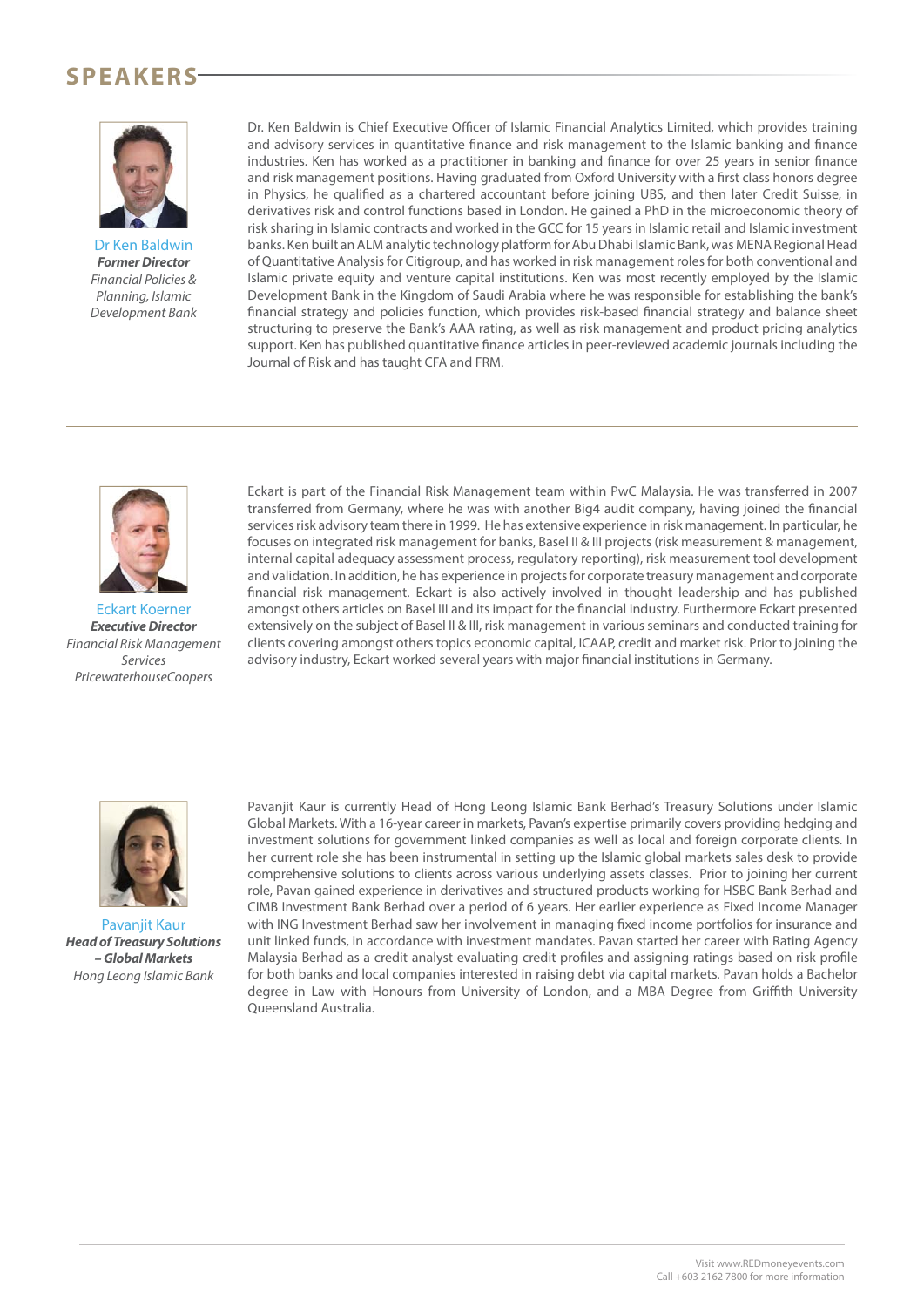# **KEY ISSUES IN ASSET & LIABILITY MANAGEMENT FOR ISLAMIC FINANCIAL INSTITUTIONS**

9th May 2017, InterContinental, Kuala Lumpur

# **Associate Partner: RM 17,500**

- Logo on all promotional activities
- 5 invitations for your colleagues and clients
- 25% discount on any additional delegate places
- Full coverage on the Seminar website including biography and hyperlinked logo
- Branding throughout the Seminar: Seminar Guide Cover, Buntings,

## **Partner: RM 12,500**

- Logo on all promotional activities
- 2 invitations for your colleagues and clients
- Coverage on the Seminar website including biography and hyperlinked logo
- Guaranteed session participation

• Table-top space in the breakout area during the Seminar

- Guaranteed prime session participation
- One exclusive seat-drop during the Seminar
- Full delegate list within one week post Seminar
- Post-Seminar questionnaire results
	-
- Branding throughout the Seminar: Seminar Guide Cover, Buntings,
- Table-top space in the breakout area during the Seminar
- Delegate list within one week post Seminar
- Post-Seminar questionnaire results

The sponsor / Delegate will arrange for the payment in one installation of RM The sponsor / Delegate to the payment in one installation of RM REDmoney, within 30 days of invoice or before the event taking place (whichever is sooner).

| <b>Company Name:</b> |                        |  |
|----------------------|------------------------|--|
| Name:                | Signature for Sponsor: |  |
| Title:               | Date:                  |  |

**One Sponsor One Logo Policy:** Each sponsor is only entitled to one logo. Permission from the organizer is required to display additional corporate brands and to disseminate alternatively branded marketing materials.

By signing this contract you are bound by our cancellation policy of no refunds. Your account will be credited for future events in the same calendar year. However, for cancellations of less than one month prior to the event taking place, no refund or credit will be offered. If you so wish to cancel your sponsorship (howsoever arising), the entire amount due will be payable to **REDmoney Sdn Bhd** / **REDmoney Limited**.

# **REDmoney Group**

REDmoney Group's latest offering, IFN Seminars, takes Islamic finance to new and developing markets and tackles the industry's most innovative and imperative topics. These high-level, practitioner-led events offer practical insights on technical and strategic aspects of Islamic finance to dealmakers, regulators and intermediaries in core and developing Shariah-compliant markets. Leveraging on our highly regarded Forums and Training courses, these seminars offer the same exceptional quality of speakers in a small-group setting allowing delegates the opportunity to interact with our panel of highly experienced industry leaders in an event format that is intended to provide comprehensive knowledge on the very latest issues and trends.

REDmoney Group is the foremost global provider of specialized Islamic financial media services across three core divisions of events, publishing and training. Established in 2004, the firm has offices in Dubai and Kuala Lumpur: offering an unrivalled multi-channel service across the full spectrum of the global financial markets. The outward-facing arms of the REDmoney publishing and events portfolio are supported by REDmoney Training, which provides access to industry-leading expertise from the best in the field.

REDmoney Group covers the full range of global markets: from emerging Islamic economies across Africa and Asia to industry leaders such as Malaysia and the GCC along with developed nations in Europe and the Americas seeking to enter the sector. The company offers unequalled access to the elite of the industry: with relationships built up over a decade of trusted communication with market leaders to provide a detailed network covering every aspect of Islamic financial services.